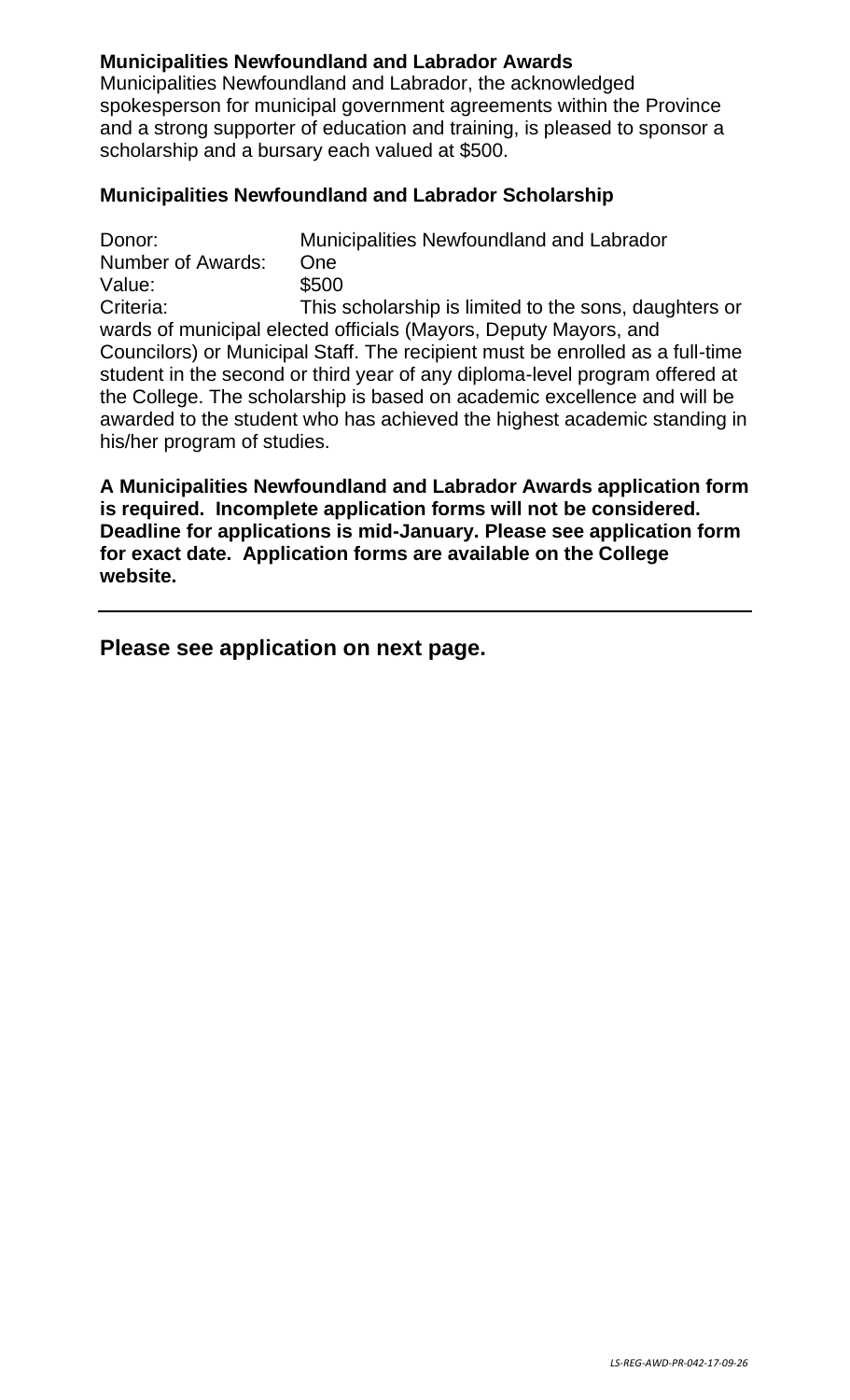cna



### **Application must be received by Student Services office by January 24, 2022**

| Name:<br><u> 1989 - Johann Harry Harry Harry Harry Harry Harry Harry Harry Harry Harry Harry Harry Harry Harry Harry Harry</u>                                                                                                 |  |
|--------------------------------------------------------------------------------------------------------------------------------------------------------------------------------------------------------------------------------|--|
|                                                                                                                                                                                                                                |  |
|                                                                                                                                                                                                                                |  |
| E-mail:<br><u> 1989 - Andrea Station Barbara, amerikan per</u>                                                                                                                                                                 |  |
| Program: Note and the set of the set of the set of the set of the set of the set of the set of the set of the set of the set of the set of the set of the set of the set of the set of the set of the set of the set of the se |  |
| Campus:                                                                                                                                                                                                                        |  |
|                                                                                                                                                                                                                                |  |

### **Number of Awards**: One **Value:** \$500

**Criteria:** This scholarship is limited to the sons, daughters or wards of municipal elected officials (Mayors, Deputy Mayors, and Councilors) or Municipal Staff. The recipient must be enrolled as a full-time student in the second or third year of any diplomalevel program offered at the College. The scholarship is based on academic excellence and will be awarded to the student who has achieved the highest academic standing in his/her program of studies.

Are you a child/ward of a municipal elected official or employee in Newfoundland and Labrador?

If yes, please provide name of the official:

Your relationship to the municipal official:

Permanent mailing address of the municipal official:

### **INCOMPLETE APPLICATIONS WILL NOT BE CONSIDERED**

#### **I hereby make the following declaration**:

- 1. I intend to be a full-time student for the academic year/semester for which this application is made.
- 2. I have answered all questions, which are applicable to me, and the answers given by me are true.
- 3. I understand that if selected for an award / scholarship/ bursary I will be required to provide my Social Insurance Number, so that a T4A may be issued for income tax purposes.

Permission is hereby granted for the Awards Committee to obtain any further information required from appropriate individuals or agencies.

I further acknowledge that my personal information (i.e. photo, video, name, program and home community) may be shared with the donor of this award and can be used by CNA for promotional purposes.

*College of the North Atlantic is an educational body of the Government of Newfoundland and Labrador, and is therefore subject to the Access to*  Information and Protection of Privacy Act, 2015 (ATIPPA). The college's Student Services Department and the Alumni & Advancement Office are *collecting your personal information to process the scholarship application. The personal information you provide may be disclosed to the donor.*  This personal information is collected under the authority of the College Act 1996 (SNL1995, Chapter C-22.1). Collected personal information will *be stored in accordance with our normal network and information security measures. For further information about the collection and use of this information please contact the Provincial Awards Chairperson at 709-643-7880. For more information about the ATIPPA please visit [www.cna.nl.ca/about/atippa.asp.](http://www.cna.nl.ca/about/atippa.asp)*

*I have read and understand the Privacy Statement above and consent to the collection and use of this personal information.*

Signature of Applicant Date Date Date Date

**Please Turn Over**